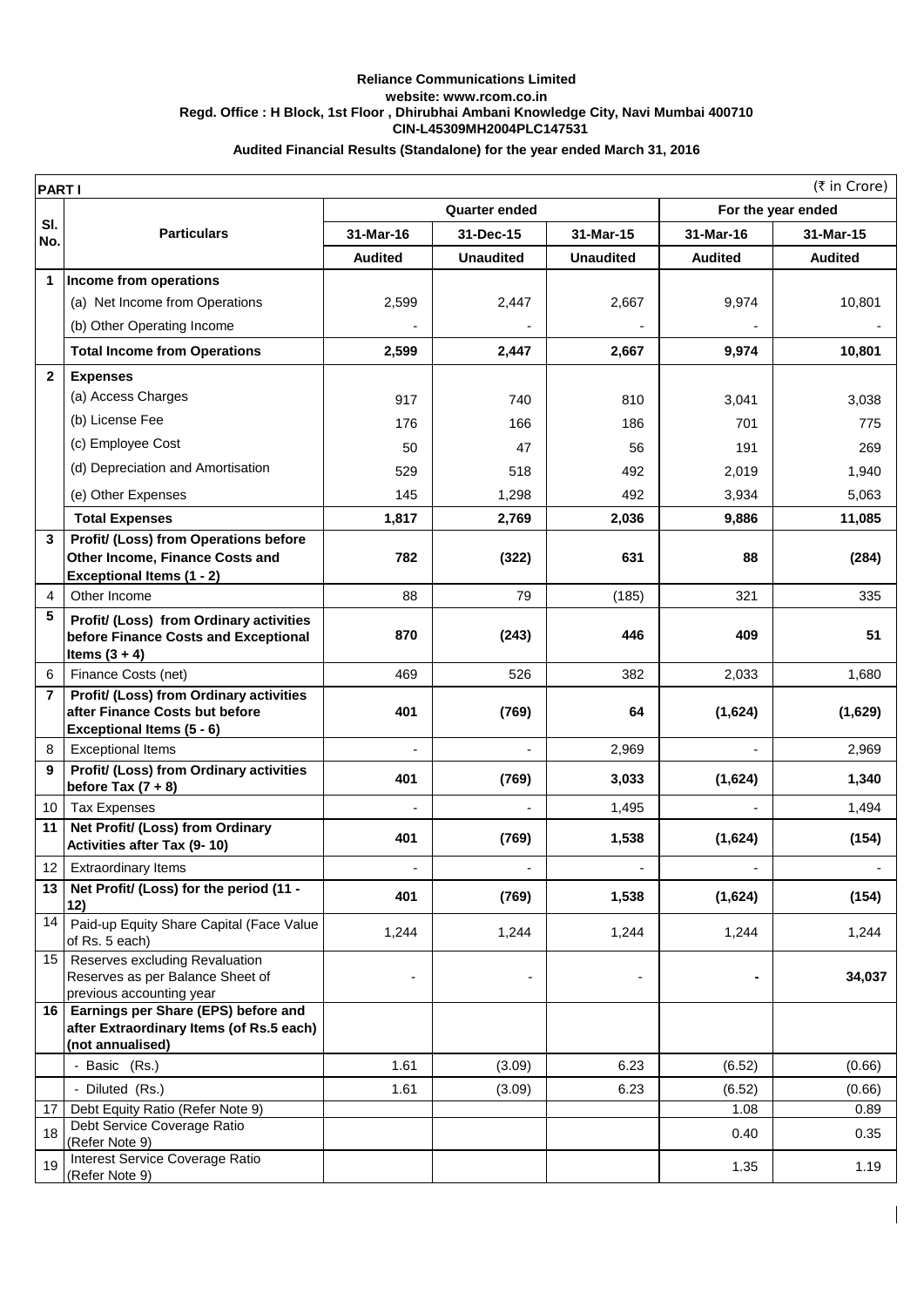|              | (₹ in Crore)<br><b>Standalone Statement of Assets and Liabilities</b> |                          |                |  |  |
|--------------|-----------------------------------------------------------------------|--------------------------|----------------|--|--|
|              |                                                                       |                          | As at          |  |  |
|              | <b>Particulars</b>                                                    | 31-Mar-16                | 31-Mar-15      |  |  |
|              |                                                                       | <b>Audited</b>           | <b>Audited</b> |  |  |
|              | A Equity and Liabilities                                              |                          |                |  |  |
|              | <b>Shareholder's Fund</b>                                             |                          |                |  |  |
|              | (a) Share Capital                                                     | 1.244                    | 1,244          |  |  |
|              | (b) Reserves and Surplus                                              | 31,054                   | 34,627         |  |  |
|              | Sub-total - Shareholders' Fund                                        | 32,298                   | 35,871         |  |  |
| $\mathbf{2}$ | <b>Non Current Liabilities</b>                                        |                          |                |  |  |
|              | (a) Long Term Borrowings                                              | 24,482                   | 25,977         |  |  |
|              | (b) Deferred Tax Liabilities (net)                                    |                          |                |  |  |
|              | (c) Deferred Payment Liabilities                                      | 1,374                    |                |  |  |
|              | (d) Other Long Term Liabilities                                       | 3,040                    | 43             |  |  |
|              | (e) Long Term Provisions                                              | 23                       | 43             |  |  |
|              | <b>Sub-total - Non Current Liabilities</b>                            | 28,919                   | 26,063         |  |  |
| 3            | <b>Current Liabilities</b>                                            |                          |                |  |  |
|              | (a) Short Term Borrowings                                             | 3,669                    | 1,189          |  |  |
|              | (b) Trade Payables                                                    | 3.877                    | 4,385          |  |  |
|              | (c) Other Current Liabilities                                         | 8,954                    | 6,596          |  |  |
|              | (d) Short Term Provisions                                             | 1,234                    | 1,248          |  |  |
|              | <b>Sub-total - Current Liabilities</b>                                | 17,734                   | 13,418         |  |  |
|              | <b>Total Equity and Liabilities</b>                                   | 78,951                   | 75,352         |  |  |
| в            | <b>Assets</b>                                                         |                          |                |  |  |
| 1            | <b>Non Current Assets</b>                                             |                          |                |  |  |
|              | (a) Fixed Assets                                                      | 39.513                   | 32,963         |  |  |
|              | (b) Non Current Investments                                           | 21,802                   | 21,784         |  |  |
|              | (c) Deferred Tax Assets (net)                                         |                          |                |  |  |
|              | (d) Long Term Loans and Advances                                      | 8,332                    | 3,442          |  |  |
|              | (e) Other Non Current Assets                                          | 188                      | 198            |  |  |
|              | <b>Sub-total - Non Current Assets</b>                                 | 69,835                   | 58,387         |  |  |
| $\mathbf{2}$ | <b>Current Assets</b>                                                 |                          |                |  |  |
|              | (a) Current Investment                                                | $\overline{\phantom{a}}$ | 638            |  |  |
|              | (b) Inventories                                                       | 119                      | 201            |  |  |
|              | (c) Trade Receivables                                                 | 1,573                    | 1,334          |  |  |
|              | (d) Cash and Cash Equivalents                                         | 820                      | 572            |  |  |
|              | (e) Short Term Loans and Advances                                     | 4.140                    | 10,803         |  |  |
|              | (f) Other Current Assets                                              | 2,464                    | 3,417          |  |  |
|              | <b>Sub-total - Current Assets</b>                                     | 9,116                    | 16,965         |  |  |
|              | <b>Total Assets</b>                                                   | 78,951                   | 75,352         |  |  |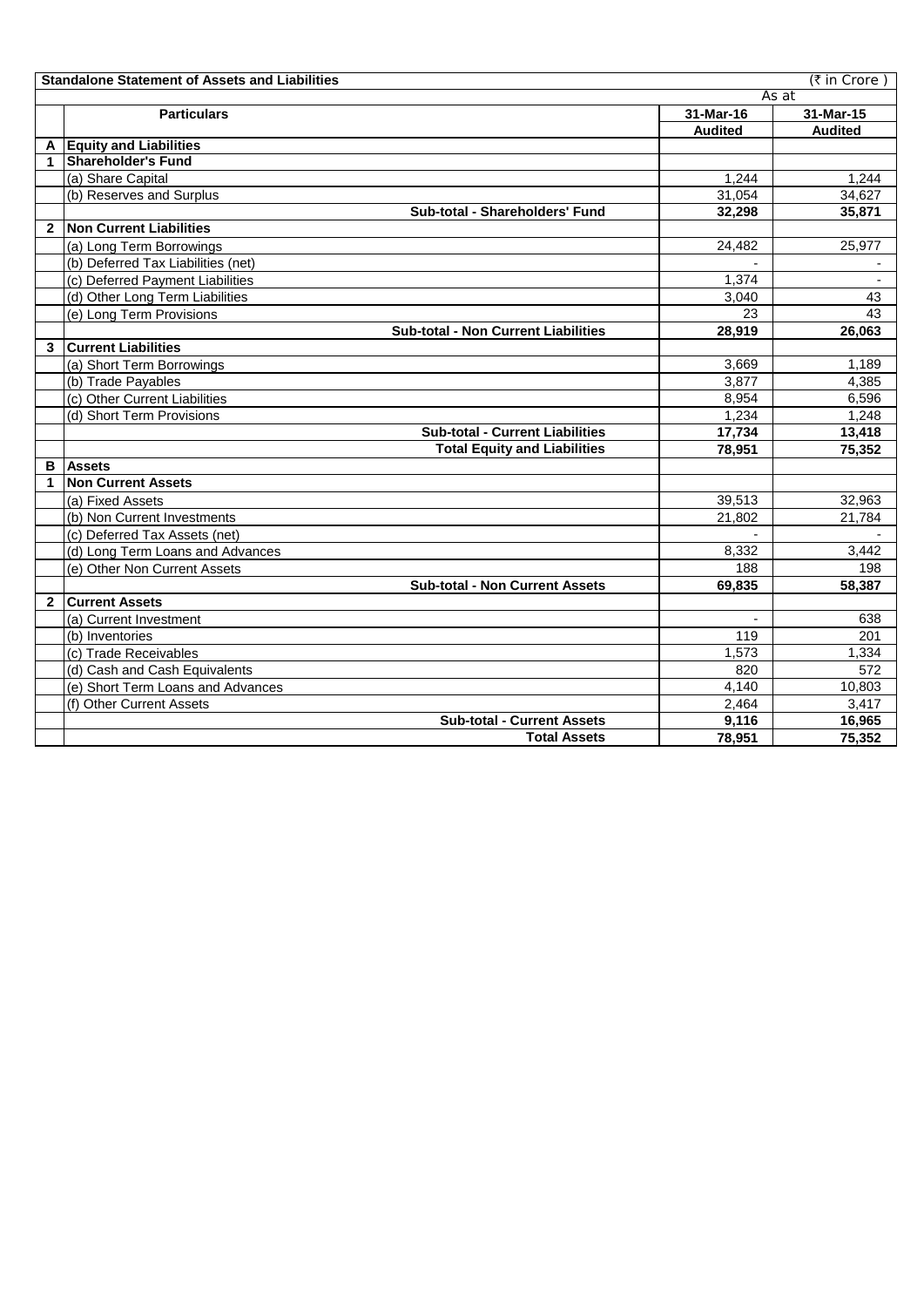## **Notes**

- 1. Figures of the previous period have been regrouped and reclassified, wherever required.
- 2. Pursuant to the Scheme of Arrangement ("the Scheme") sanctioned by the Hon'ble High Court of Judicature at Bombay, variation on account of changes in exchange rates including amortisation of the balance in "Foreign Currency Monetary Item Translation Difference Account (FCMITDA)" and depreciation consequent to addition of exchange differences to the cost of capitalised assets aggregating to  $\bar{\tau}$  181 crore and  $\bar{\tau}$  744 crore during the quarter and year ended March 31, 2016 respectively, have been met by withdrawal from General Reserves, leaving no impact on profit / (loss) for the year ended March 31, 2016. The Company has, as permitted under the said Schemes, adjusted additional depreciation and amortisation of ₹ 295 crore and ₹ 1,190 crore, arising on fair value of the assets, for the quarter and year ended March 31, 2016 respectively, by withdrawing an equivalent amount from General Reserve.
- 3. The listed Redeemable Non Convertible Debentures (NCDs) of the Company aggregating to  $\bar{z}$  4,625 crore as on March 31, 2016 are secured by way of first pari passu charge on the movable plant and machinery, Capital Work in Progress, both present and future, including all insurance contracts relating thereto of the Borrower Group; comprising of the Company and its subsidiary companies namely; Reliance Telecom Limited (RTL), Reliance Infratel Limited (RITL) and Reliance Communications Infrastructure Limited (RCIL). Out of the above, NCDs of  $\bar{\tau}$  2,000 crore have also been secured by way assignment of 20 Telecom Licenses by execution of Tripartite Agreements with Department of Telecommunications (DoT). Further, NCDs of  $\bar{\tau}$  500 crore have been secured by pledge of equity shares of RCIL held by the Company and of RTL held by the Company and Reliance Infocomm Infrastructure Limited (RIIL) by execution of the Share Pledge Agreement. The asset cover in case of these NCDs exceeds 100% of the principal amount of the said NCDs.

| Nature of Instruments                              | 11.20% NCDs      | 11.60% NCDs | 11.25% NCDs                     |
|----------------------------------------------------|------------------|-------------|---------------------------------|
| Amount outstanding $(\overline{\tau})$ . in crore) | 3,000            | 500         | 1,125                           |
| Previous due date for Payment of Interest          | 02.05.2016       | 07.02.2016  | 07.05.2016                      |
| Whether Interest was paid on the due date          | Yes              | <b>Yes</b>  | Yes                             |
| Next due date for Payment of Interest              | 02.06.2016       | 07.02.2017  | 07.06.2016                      |
| <b>Credit Rating</b>                               | <b>ICRA BBB+</b> | $CAREA -$   | $CAREA -$                       |
| Due Date for Principal Repayment                   | 01.03.2019       | 07.02.2017  | ₹ 375 crore on<br>each dates    |
|                                                    |                  |             | 07.02.2017                      |
|                                                    |                  |             | 07.02.2018<br>and<br>07.02.2019 |

4. Additional details as required in relation to Non Convertible Debentures (NCDs):